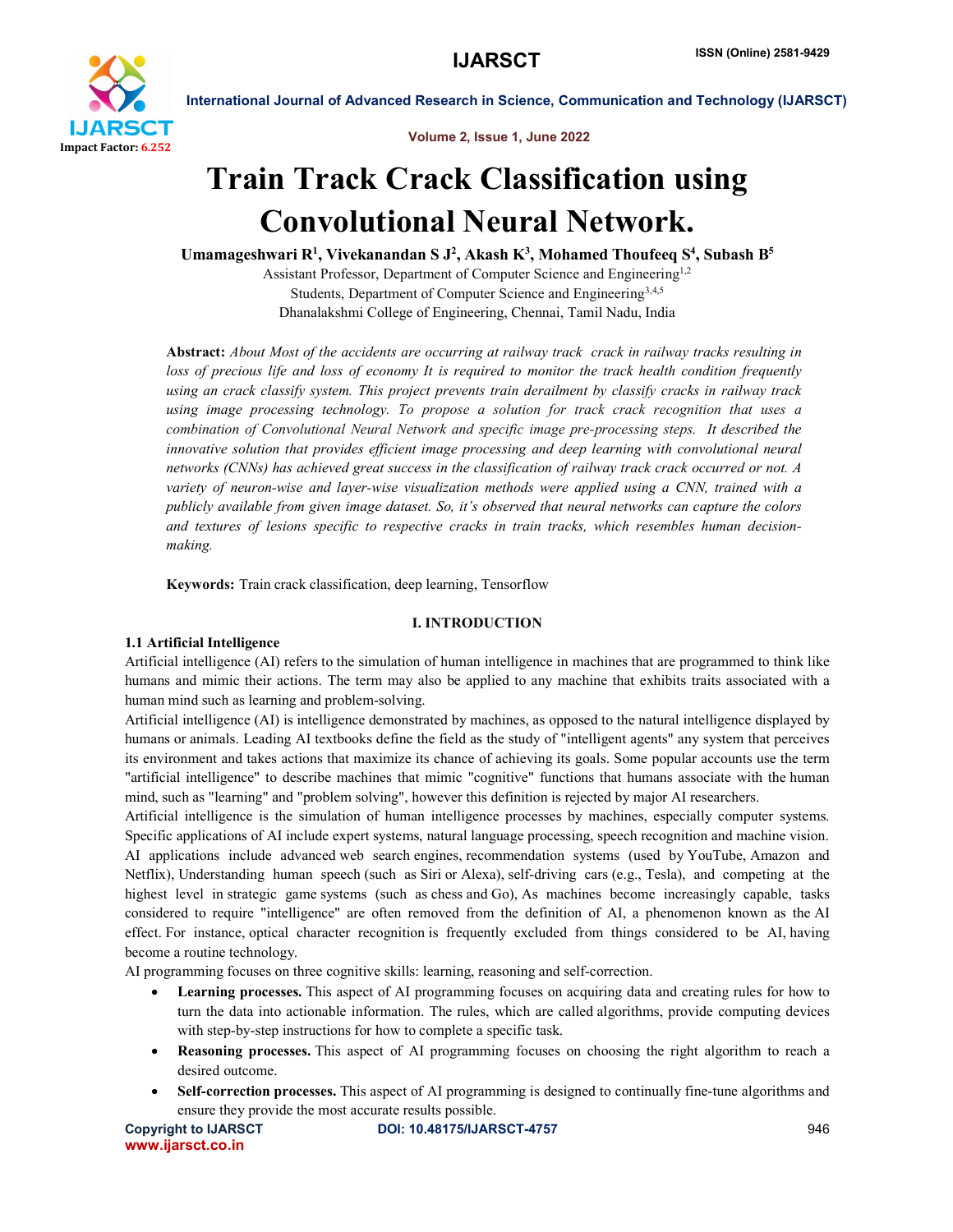

#### Volume 2, Issue 1, June 2022

 Artificial neural networks and deep learning artificial intelligence technologies are quickly evolving, primarily because AI processes large amounts of data much faster and makes predictions more accurately than humanly possible.

# 1.2 Natural Language Processing (NLP)

Natural language processing (NLP) allows machines to read and understand human language. A sufficiently powerful natural language processing system would enable natural-language user interfaces and the acquisition of knowledge directly from human-written sources, such as newswire texts. Some straightforward applications of natural language processing include information retrieval, text mining, question answering and machine translation. Many current approaches use word co-occurrence frequencies to construct syntactic representations of text. "Keyword spotting" strategies for search are popular andscalable but dumb; a search query for "dog" might only match documents with the literal word "dog" and miss a document with the word "poodle". "Lexical affinity" strategies use the occurrence of words such as "accident" to assess the sentiment of a document. Modern statistical NLP approaches can combine all these strategies as well as others, and often achieve acceptable accuracy at the page or paragraph level. Beyond semantic NLP, the ultimate goal of "narrative" NLP is to embody a full understanding of commonsense reasoning. By 2019, transformer-based deep learning architectures could generate coherent text.

# II. LITERATURE REVIEW

## Title: Analysis of cracking on running surface of rails

Author: Zdenka Popovic

Year : 2013

Montenegrin railways are a part of the European railway network. In the scope of realization of interoperability of the European railway system, rail infrastructure managers are required to have infrastructure subsystem maintenance plans for each conventional railway line [1]. This plan should inter alia include inspection and an appropriate strategy against the rolling contact fatigue (RCF). The rail failure or damage generally results from fatigue cracks and reduces the rail service life, increases the cost of maintenance, and may cause train derailment [2]. An increased traffic density, higher axle load and speed, as well as lubrication of rails, these are all factors that contribute to RCF and are a serious hazard to rail traffic. On the other hand, problems due to RCF can be reduced by applying an appropriate track geometry, correct wheel/ rail contact geometry, and better maintenance strategies. An adequate maintenance strategy should contribute to a longer rail service life, lower rail maintenance costs, and greater safety of railway traffic.

## Title: Automatic Crack Detection and Classification Method for Subway Tunnel Safety Monitoring

Author: Wenyu Zhang, Zhenjiang Zhang \*, Dapeng Qi and Yun Liu Year: 2014

Cracks are an important indicator reflecting the safety status of infrastructures. This paper presents an automatic crack detection and classification methodology for subway tunnel safety monitoring. With the application of high-speed complementary metal-oxide-semiconductor (CMOS) industrial cameras, the tunnel surface can be captured and stored in digital images. In a next step, the local dark regions with potential crack defects are segmented from the original gray-scale images by utilizing morphological image processing techniques and thresholding operations. In the feature extraction process, we present a distance histogram based shape descriptor that effectively describes the spatial shape difference between cracks and other irrelevant objects. Along with other features, the classification results successfully remove over 90% misidentified objects. Also, compared with the original gray-scale images, over 90% of the crack length is preserved in the last output binary images. The proposed approach was tested on the safety monitoring for Beijing Subway Line 1. The experimental results revealed the rules of parameter settings and also proved that the proposed approach is effective and efficient for automatic crack detection and classification

Title: Crack detection using image processing: A critical review and analysis

Author: Arun Mohan, Sumathi Poobal Year : 2017

www.ijarsct.co.in

Copyright to IJARSCT **DOI: 10.48175/IJARSCT-4757** 947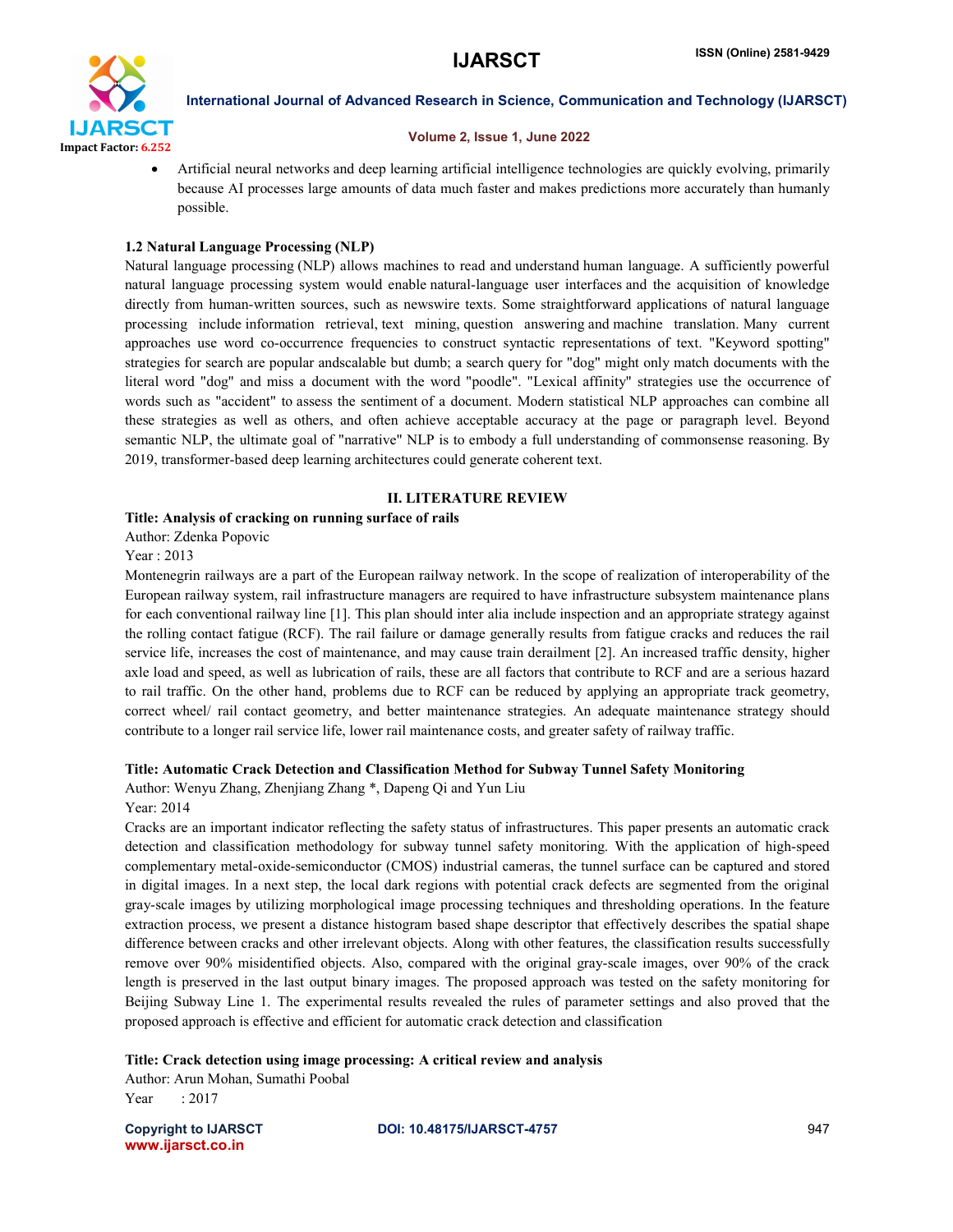

#### Volume 2, Issue 1, June 2022

Cracks on the concrete surface are one of the earliest indications of degradation of the structure which is critical for the maintenance as well the continuous exposure will lead to the severe damage to the environment. Manual inspection is the acclaimed method for the crack inspection. In the manual inspection, the sketch of the crack is prepared manually, and the conditions of the irregularities are noted. Since the manual approach completely depends on the specialist's knowledge and experience, it lacks objectivity in the quantitative analysis. So, automatic image-based crack detection is proposed as a replacement. Literature presents different techniques to automatically identify the crack and its depth using image processing techniques. In this research, a detailed survey is conducted to identify the research challenges and the achievements till in this field. Accordingly, 50 research papers are taken related to crack detection, and those research papers are reviewed. Based on the review, analysis is provided based on the image processing techniques, objectives, accuracy level, error level, and the image data sets. Finally, we present the various research issues which can be useful for the researchers to accomplish further research on the crack detection.

## Title: Crack Detection in Concrete Tunnels Using a Gabor Filter Invariant to Rotation

Author: Roberto Medina 1 , José Llamas 1 ID , Jaime Gómez-García-Bermejo 2,\* ID , Eduardo Zalama 2 and Miguel José Segarra 3

Year : 2017

In this article, a system for the detection of cracks in concrete tunnel surfaces, based on image sensors, is presented. Both data acquisition and processing are covered. Linear cameras and proper lighting are used for data acquisition. The required resolution of the camera sensors and the number of cameras is discussed in terms of the crack size and the tunnel type. Data processing is done by applying a new method called Gabor filter invariant to rotation, allowing the detection of cracks in any direction. The parameter values of this filter are set by using a modified genetic algorithm based on the Differential Evolution optimization method. The detection of the pixels belonging to cracks is obtained to a balanced accuracy of 95.27%, thus improving the results of previous approaches.

## Title: Automotive Crack Detection for Railway Track Using Ultrasonic Sensorz Article

Author: Sopanharith Sam, V.Ganesh

Year: 2016

In the fast developing country, people are facing many accidents; it would be undesirable for any nation to losing their life for unwanted cause. Railways are one of the important transports in India. There is a need for manual checking to detect the crack on railway track and always railway personnel takes care of this issue, even though the inspection is made regularly. Sometimes the crack may unnotice. Because of this the train accident or derailment may occur. In order to avoid this situation and automate the railway crack detection has been proposed. Here ultrasonic sensor is used to detect the crack in the railway track by measuring distance from track to sensor, if the distance is greater than the assigned value the microcontroller identifies there is a crack, also it tells the exact location of the crack by the formula "DISTANCE=SPEED\*TIME". While the checking process is going on, the train may approach, it is identified by the vibration sensor and gives alert to the microcontroller, thereby shrinks the size of the robot between the two tracks. After the train has crossed it returns to its normal position and continue its checking process.

# III. SYSTEM ARCHITECTURE

# List Of Modules

- 1. Manual Net
- 2. AlexNet
- 3. LeNet
- 4. Deploy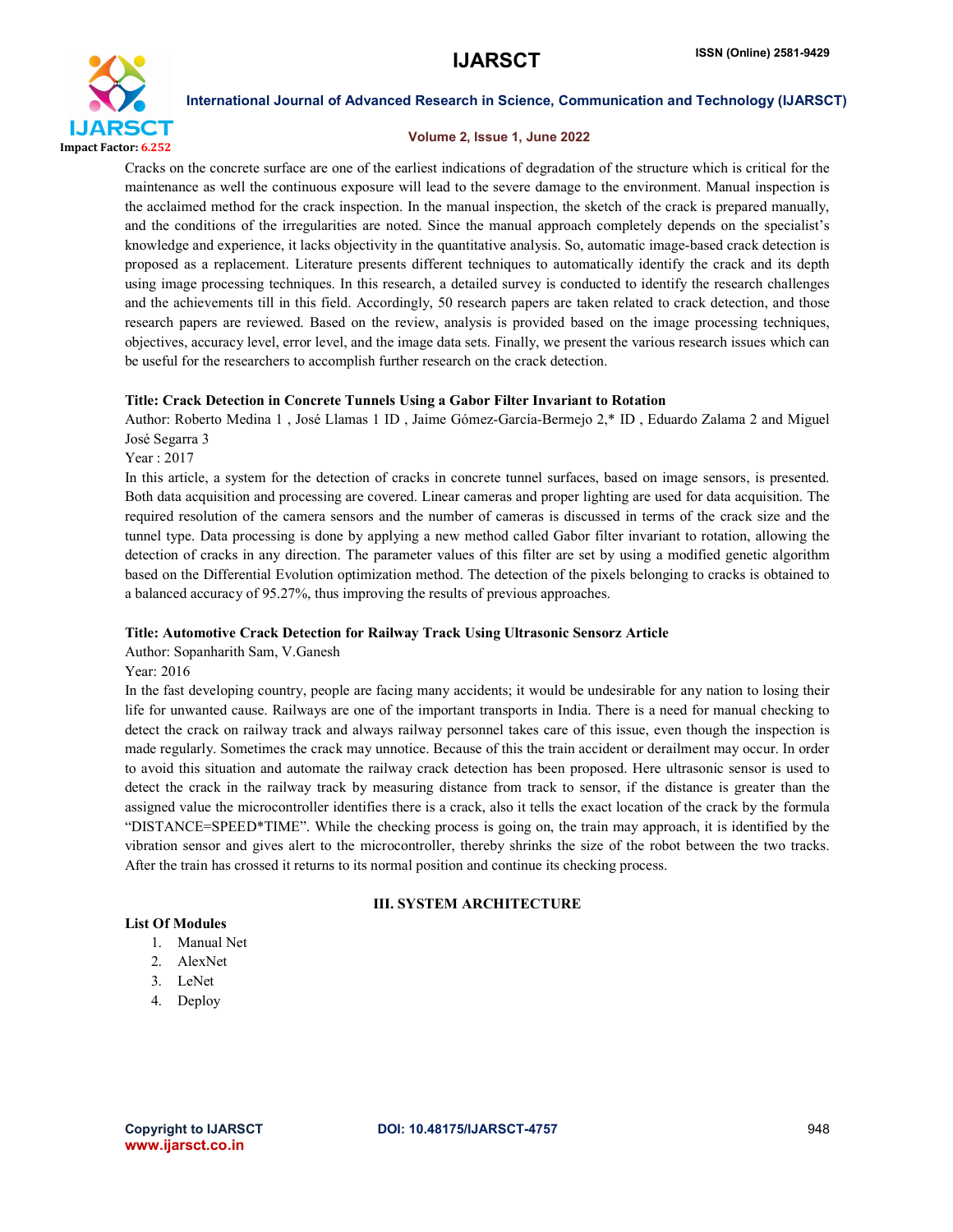

#### Volume 2, Issue 1, June 2022



## Module Description ALEXNET:

AlexNet is the name of a convolutional neural network which has had a large impact on the field of machine learning, specifically in the application of deep learning to machine vision. AlexNet was the first convolutional network which used GPU to boost performance.

AlexNet architecture consists of 5 convolutional layers, 3 max-pooling layers, 2 normalization layers, 2 fully connected layers, and 1 softmax layer. Each convolutional layer consists of convolutional filters and a nonlinear activation function ReLU. The pooling layers are used to perform max pooling

| Image: 224 (height) $\times$ 224 (width) $\times$ 3 (channels) |
|----------------------------------------------------------------|
|                                                                |
| Convolution with 11x11 kernel+4 stride: 54x54x96               |
| $\vee$ ReLu                                                    |
| Pool with 3×3 max. kernel+2 stride: 26×26×96                   |
|                                                                |
| Convolution with 5x5 kernel+2 pad:26x26x256                    |
| ↓ReLu                                                          |
| Pool with 3×3 max.kernel+2stride:12×12×256                     |
|                                                                |
| Convolution with 3×3 kernel+1 pad:12×12×384                    |
| $\vee$ ReLu                                                    |
| Convolution with 3x3 kernel+1 pad:12x12x384                    |
| $\vee$ ReLu                                                    |
| Convolution with 3x3 kernel+1 pad:12x12x256                    |
| $\vee$ ReLu                                                    |
| Pool with 3×3 max.kernel+2stride:5×5×256                       |
| $\sqrt{}$ flatten                                              |
| Dense: 4096 fully connected neurons                            |
| $\sqrt{\mathsf{ReLU}}$ , dropout p=0.5                         |
| Dense: 4096 fully connected neurons                            |
| $\sqrt{\mathsf{ReLU}}$ , dropout p=0.5                         |
| Dense: 1000 fully connected neurons                            |
|                                                                |
| Output: 1 of 1000 classes                                      |

**AlexNet** 

www.ijarsct.co.in

Copyright to IJARSCT **DOI: 10.48175/IJARSCT-4757** 949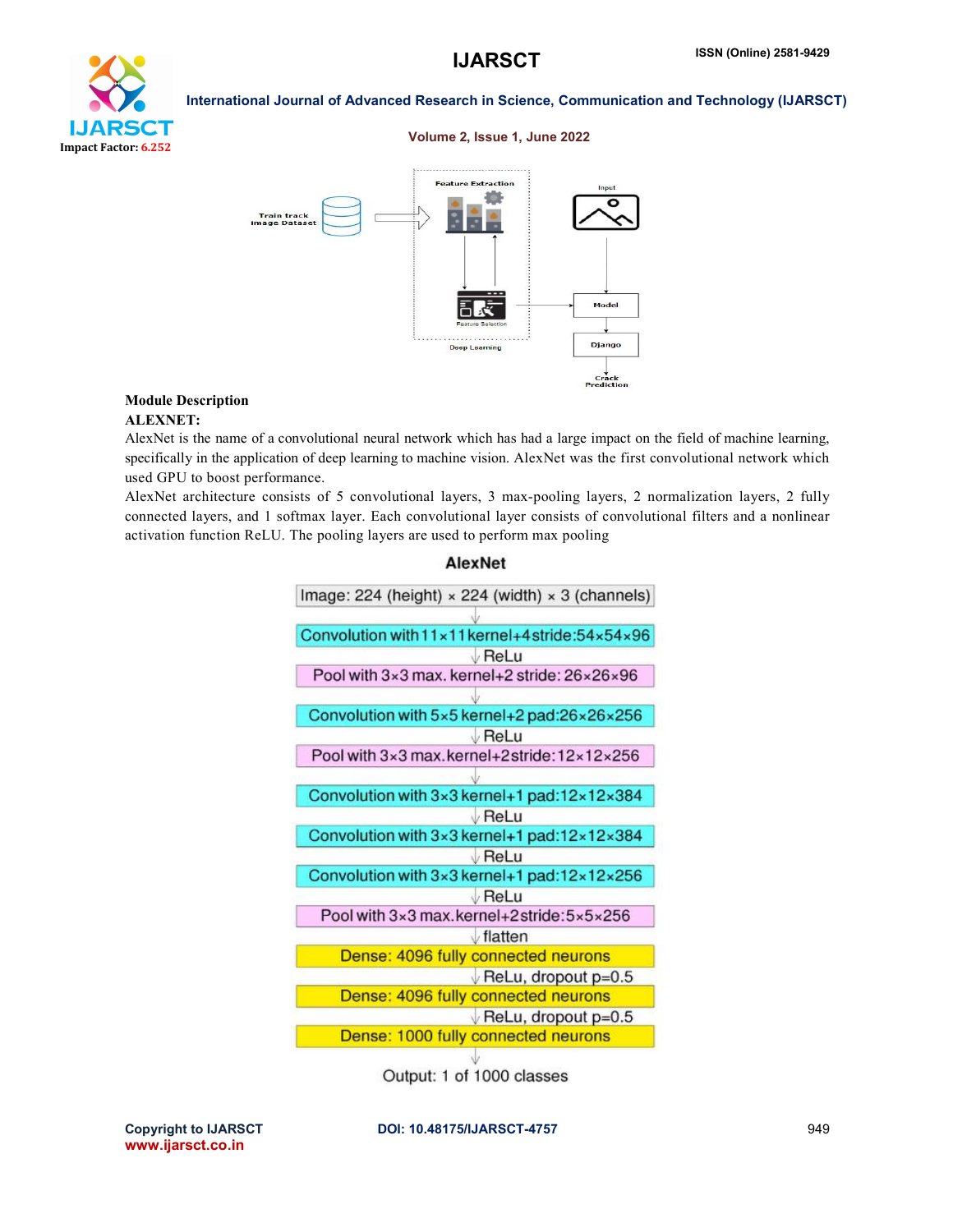

#### Volume 2, Issue 1, June 2022

# LENET:

LeNet was one among the earliest convolutional neural networks which promoted the event of deep learning. After innumerous years of analysis and plenty of compelling iterations, the end result was named LeNet.

# Architecture of LeNet-5:

LeNet-5 CNN architecture is made up of 7 layers. The layer composition consists of 3 convolutional layers, 2 subsampling layers and 2 fully connected layers.

> LeNet Image: 28 (height)  $\times$  28 (width)  $\times$  1 (channel) Convolution with 5x5 kernel+2padding:28x28x6  $\sqrt{\text{sigmoid}}$ Pool with 2×2 average kernel+2 stride: 14×14×6 Convolution with 5×5 kernel (no pad): 10×10×16  $\sqrt{\mathsf{sigmoid}}$ Pool with 2×2 average kernel+2 stride: 5×5×16  $\sqrt{\mathsf{flatten}}$ Dense: 120 fully connected neurons  $\sqrt{\mathsf{sigmoid}}$ Dense: 84 fully connected neurons  $\sqrt{\text{sigmoid}}$ Dense: 10 fully connected neurons Output: 1 of 10 classes

# DEPLOY / RESULT: Deploying the model in Django Framework and predicting output